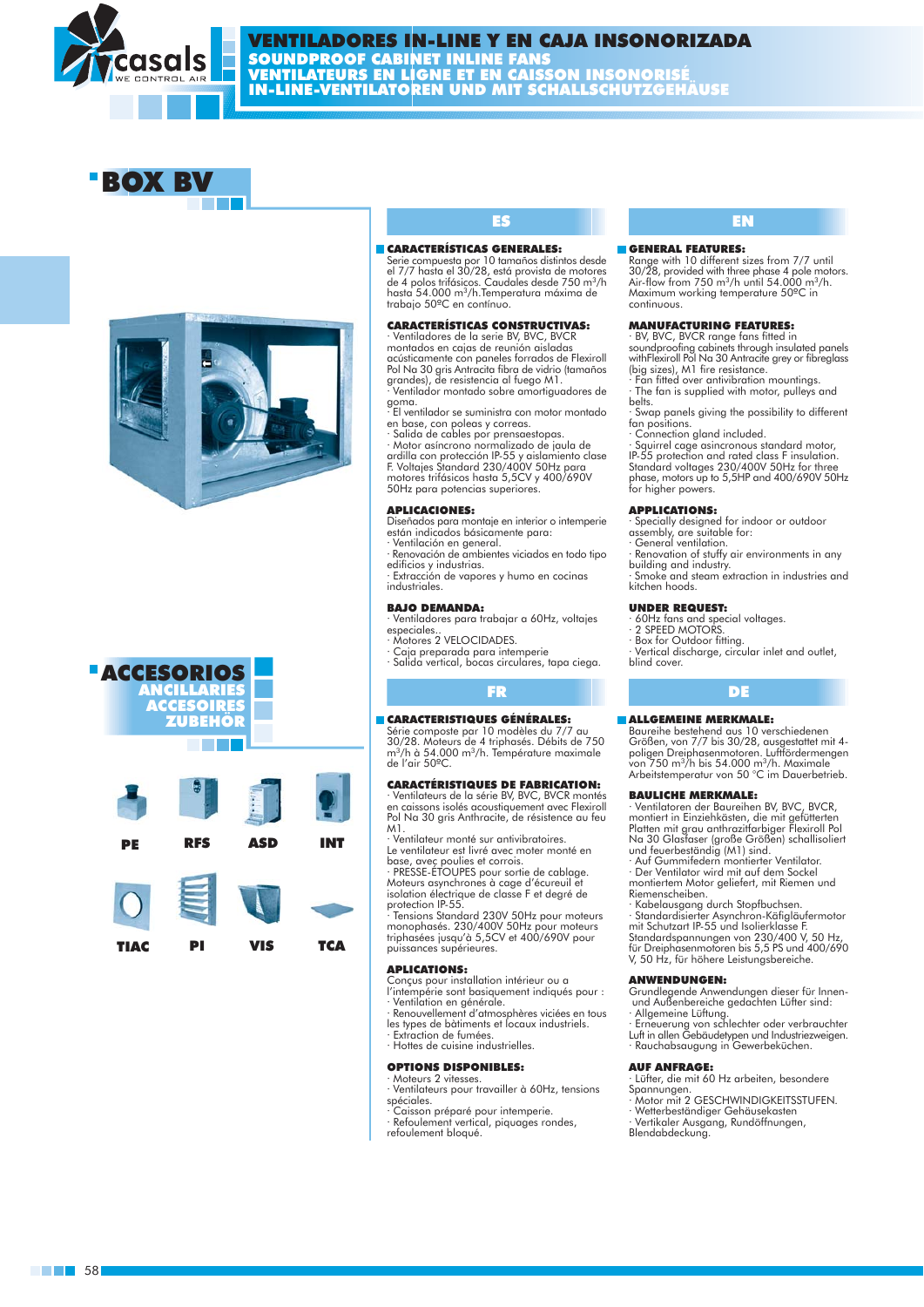





## " DIMENSIONES / DIMENSIONS / ENCOMBREMENT / ABMESSUNGEN (mm)

|                  | Model               | A    | B    |       |     |     |     | н   |      |      | K                        |     | M  |    |
|------------------|---------------------|------|------|-------|-----|-----|-----|-----|------|------|--------------------------|-----|----|----|
|                  |                     |      |      |       |     |     |     |     |      |      |                          |     |    |    |
| $\mathbb{R}^n$   | <b>BOX BV 7/7</b>   | 450  | 450  | 698   | 252 | 226 | 76  | 146 | 321  | 278  | 76                       | 94  | 23 | 27 |
| H.               | <b>BOX BV 9/9</b>   | 535  | 535  | 768   | 321 | 278 | 91  | 164 | 352  | 309  | 103                      | 121 | 23 | 27 |
| <b>The State</b> | <b>BOX BV 10/10</b> | 580  | 580  | 798   | 352 | 309 | 79  | 190 | 418  | 359  | 100                      | 119 | 23 | 27 |
| <b>The State</b> | <b>BOX BV 12/12</b> | 650  | 650  | 868   | 418 | 359 | 78  | 211 | 489  | 421  | 104                      | 123 | 23 | 27 |
| $\mathbb{R}^n$   | <b>BOX BV 15/15</b> | 775  | 775  | 988   | 489 | 421 | 113 | 239 | 572  | 495  | 130                      | 148 | 23 | 27 |
| <b>The State</b> | <b>BOX BV 18/18</b> | 870  | 870  | 1.168 | 572 | 495 | 86  | 287 | 650  | 650  | 100                      | 118 | 23 | 27 |
| $\mathbb{R}^n$   | <b>BOX BV 20/20</b> | 1162 | 1098 | 1409  | 608 | 618 |     |     | 1005 | 832  |                          |     | 40 | 40 |
| ш                | <b>BOX BV 22/22</b> | 1347 | 189  | 1568  | 608 | 712 |     |     | 1096 | 1019 | $\overline{\phantom{a}}$ |     | 40 | 40 |
| $\mathbb{R}^n$   | <b>BOX BV 25/25</b> | 1500 | 1325 | 1703  | 702 | 801 |     |     | 1232 | 1089 |                          |     | 40 | 40 |
|                  | <b>BOX BV 30/28</b> | 695  | 1523 | 1936  | 893 | 942 |     |     | 429  | 185  |                          |     | 40 | 40 |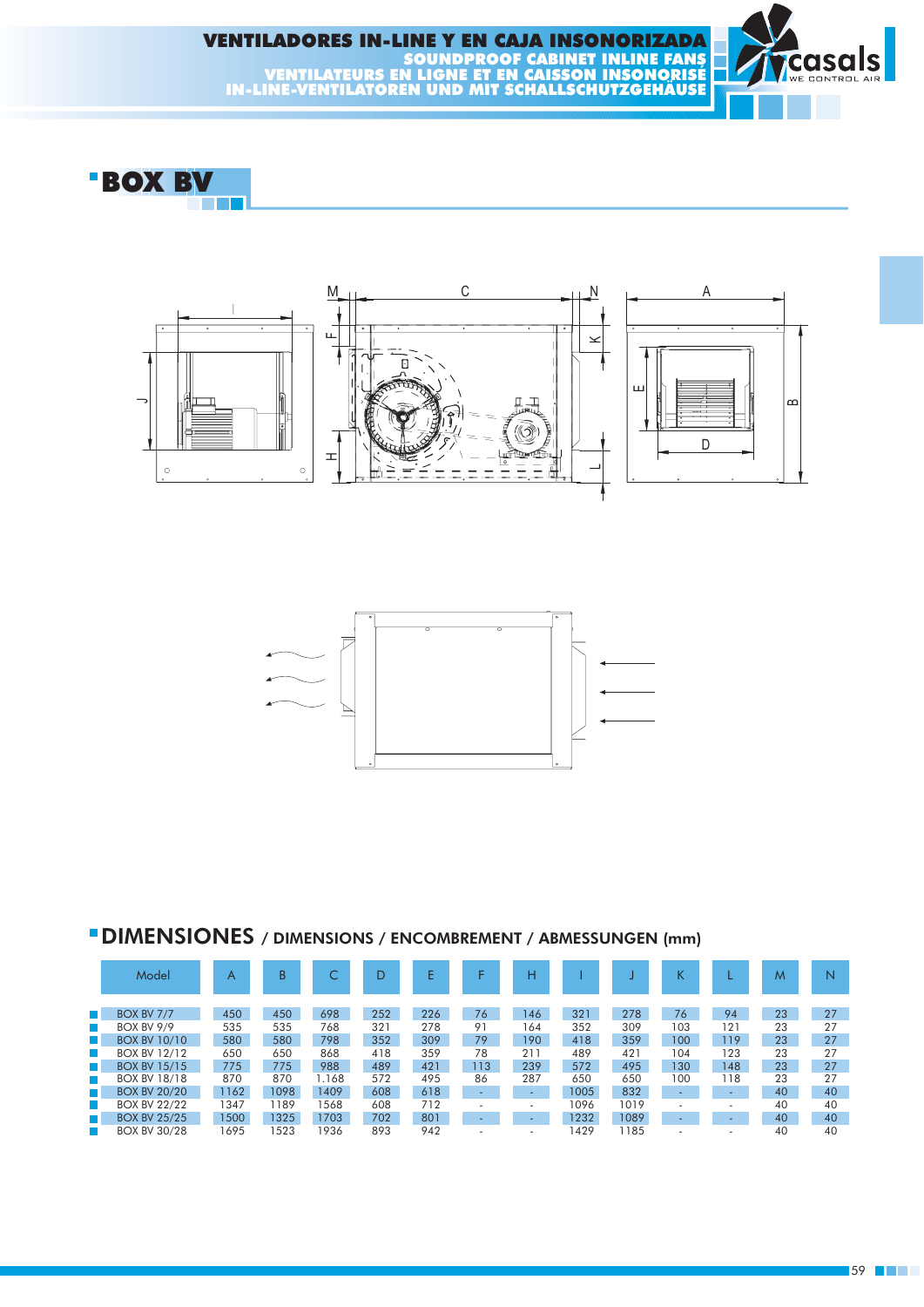# **SERIE TRIFÁSICA / THREE PHASE / SÉRIE TRIPHASE / BRESPHASIG**

|    | Model                 | 230                      | l max. (A)<br>400 | 690                      | Kw             | 999999 |          |
|----|-----------------------|--------------------------|-------------------|--------------------------|----------------|--------|----------|
|    | <b>BOX BV 7/7 1/4</b> | 0.73                     | 0.42              | $\omega$                 | 0.18           | 1.550  |          |
|    | <b>BOX BV 7/7 1/3</b> | 1,4                      | 0,81              |                          | 0,25           | 1.700  |          |
|    | <b>BOX BV 7/7 1/2</b> | 2,1                      | 1,2               | ÷,                       | 0,37           | 1.875  | WW.      |
|    | BOX BV 7/7 3/4        | 2,45                     | 1,42              | ÷,                       | 0,55           | 2.175  |          |
| Ţ. | <b>BOX BV 7/7 1</b>   | 3,66                     | 2,12              | ٠                        | 0,75           | 2.450  | 72       |
| I. | BOX BV 9/9 1/2        | 2,1                      | 1,2               |                          | 0,37           | 2.600  | 70       |
| П  | BOX BV 9/9 3/4        | 2, .45                   | 1.42              | ä,                       | 0,55           | 3.000  | 73       |
|    | <b>BOX BV 9/9 1</b>   | 3,66                     | 2,12              | ÷,                       | 0,75           | 3.400  | 77       |
|    | BOX BV 9/9 1,5        | 4,65                     | 2,69              | ÷                        | 1,1            | 3.800  | 80       |
|    | BOX BV 10/10 1/2      | 2,1                      | 1,2               | ×.                       | 0,37           | 3.500  | 68       |
| П  | BOX BV 10/10 3/4      | 2,45                     | 1,42              | ÷.                       | 0,55           | 4.000  | 70       |
|    | BOX BV 10/10 1        |                          | 2,12              | $\sim$                   |                | 4.500  | 73       |
| П  |                       | 3,66<br>4,65             | 2,69              | ä,                       | 0,75           | 5.000  | 77       |
| П  | BOX BV 10/10 1,5      |                          |                   |                          | 1,1            |        |          |
|    | BOX BV 10/10 2        | 5,79                     | 3,73              | ÷,                       | 1,5            | 5.500  | 80       |
| П  | BOX BV 12/12 1/2      | 2,1                      | 1,2               | ÷                        | 0,37           | 4.500  | 64       |
|    | BOX BV 12/12 3/4      | 2,45                     | 1,42              | $\overline{a}$           | 0,55           | 5.250  | 67       |
| П  | <b>BOX BV 12/12 1</b> | 3,66                     | 2,12              | ä,                       | 0,75           | 5.750  | 70       |
| П  | BOX BV 12/12 1,5      | 4,65                     | 2,69              | ÷,                       | 1,1            | 6.500  | 73       |
|    | <b>BOX BV 12/122</b>  | 5,79                     | 3,73              | ä,                       | 1,5            | 7.400  | 76       |
|    | BOX BV 12/123         | 8,26                     | 4,78              | ÷,                       | 2,2            | 8.000  | 79       |
| П  | BOX BV 15/15 3/4      | 2,45                     | 1,42              | ä,                       | 0,55           | 6.400  | 62       |
| Г  | BOX BV 15/15 1        | 3,66                     | 2,12              | ×.                       | 0,75           | 7.000  | 64       |
| П  | BOX BV 15/15 1,5      | 4,65                     | 2,69              | ÷.                       | 1,1            | 8.000  | 67       |
|    | BOX BV 15/15 2        | 5,79                     | 3,73              | ÷.                       | 1,5            | 8.800  | 70       |
| F. | <b>BOX BV 15/153</b>  | 8,26                     | 4,78              | ÷.                       | 2,2            | 10.000 | 74       |
| П  | BOX BV 15/15 4        | 13,2                     | 7,65              | ÷,                       | 3              | 11.100 | 77       |
| П  | BOX BV 15/15 5,5      | 15,9                     | 9,21              | ÷                        | $\overline{4}$ | 12.400 | 80       |
|    | BOX BV 18/18 1,5      | 4,65                     | 2,69              | ÷                        | 1,1            | 10.500 | 67       |
| П  | <b>BOX BV 18/182</b>  | 5,79                     | 3,73              | ÷                        | 1,5            | 11.800 | 72       |
| П  | BOX BV 18/183         | 8,26                     | 4,78              | ×.                       | 2,2            | 13.500 | 74       |
| П  | <b>BOX BV 18/184</b>  | 13,2                     | 7,65              | ÷,                       | 3              | 15.000 | 77       |
| П  | BOX BV 18/18 5,5      | 15,9                     | 9,21              | ÷,                       | $\overline{4}$ | 16.500 | 79       |
|    | BOX BV 18/18 7,5      | Ψ.                       | 12,2              | 7,04                     | 5,5            | 18.100 | 84       |
|    | BOX BV 20/20 2        | 5,79                     | 3,73              | $\overline{\phantom{a}}$ | 1,5            | 13.000 | 74       |
| П  | BOX BV 20/20 3        | 8,26                     | 4,78              | ä,                       | 2,2            | 14.500 | 76       |
| П  | BOX BV 20/20 4        | 13,2                     | 7,65              | ÷.                       | 3              | 16.000 | 77       |
| П  | BOX BV 20/20 5,5      | 15,9                     | 9,21              | $\sim$                   | $\overline{4}$ | 18.000 | 80       |
|    | BOX BV 20/20 7,5      | ä,                       | 12,2              | 7,04                     | 5,5            | 20.000 | 82       |
| L. | <b>BOX BV 22/22 2</b> | 5,79                     | 3,73              | ÷.                       | 1,5            | 15.500 | 73       |
|    | BOX BV 22/22 3        | 8,26                     | 4,78              | $\overline{\phantom{a}}$ | 2,2            | 18.000 | 76       |
| П  | <b>BOX BV 22/22 4</b> | 13,2                     | 7,65              | $\sim$                   | 3              | 20.000 | 79       |
| F. | BOX BV 22/22 5,5      | 15,9                     | 9,21              | ÷,                       | $\overline{4}$ | 22.000 | 82       |
| у. | BOX BV 22/22 7,5      | Ψ.                       | 12,2              | 7,04                     | 5,5            | 24.000 | 85       |
| П  | BOX BV 22/22 10       |                          | 16,5              | 9,5                      | 7,5            | 26.500 | 87       |
| П  | BOX BV 22/22 15       | $\omega$                 | 23,5              | 13,5                     | 11             | 30.700 | 90       |
|    | BOX BV 25/25 3        | 8,26                     | 4,78              | $\sim$                   | 2,2            | 21.500 | 72       |
| П  | BOX BV 25/25 4        | 13,2                     | 7,65              | $\omega$                 | 3              | 23.000 | 75       |
|    | BOX BV 25/25 5,5      | 15,9                     | 9,21              | $\sim$                   | $\overline{4}$ | 25.800 | 77       |
| П  | BOX BV 25/25 7,5      | $\omega_{\rm c}$         | 12,2              | 7,04                     | 5,5            | 28.200 | 81       |
|    | BOX BV 25/25 10       | $\overline{\phantom{a}}$ | 16,5              | 9,5                      | 7,5            | 31.500 | 85       |
|    | BOX BV 25/25 15       |                          | 23,5              | 13,5                     | 11             | 36.000 | 88       |
|    |                       | $\omega$                 |                   |                          |                |        |          |
|    | BOX BV 30/28 3        | 8,26                     | 4,78              | $\overline{\phantom{a}}$ | 2,2            | 27.500 | 73       |
| П  | BOX BV 30/28 4        | 13,2                     | 7,65              | $\overline{\phantom{a}}$ | 3              | 31.000 | 76<br>77 |
| П  | BOX BV 30/28 5,5      | 15,9                     | 9,21              |                          | $\overline{4}$ | 34.000 |          |
| П  | BOX BV 30/28 7,5      | $\blacksquare$           | 12,2              | 7,04                     | 5,5            | 37.500 | 81       |
|    | BOX BV 30/28 10       |                          | 16,5              | 9.5                      | 7,5            | 42.500 | 83       |
|    | BOX BV 30/28 15       |                          | 23,5              | 13,5                     | 11             | 47.500 | 86       |
|    | BOX BV 30/28 20       |                          | 30.59             | 17.68                    | 15             | 54 000 | 88       |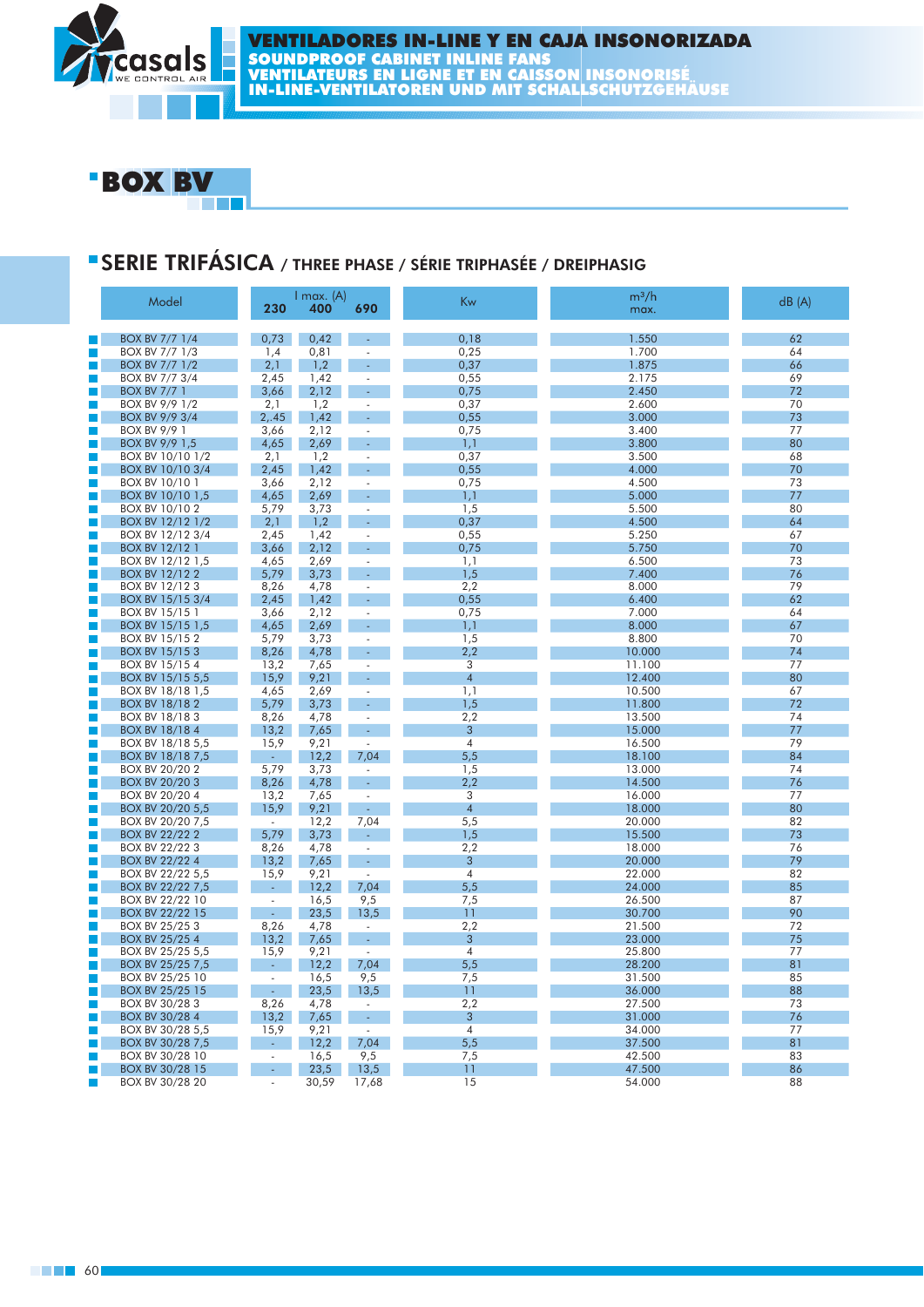



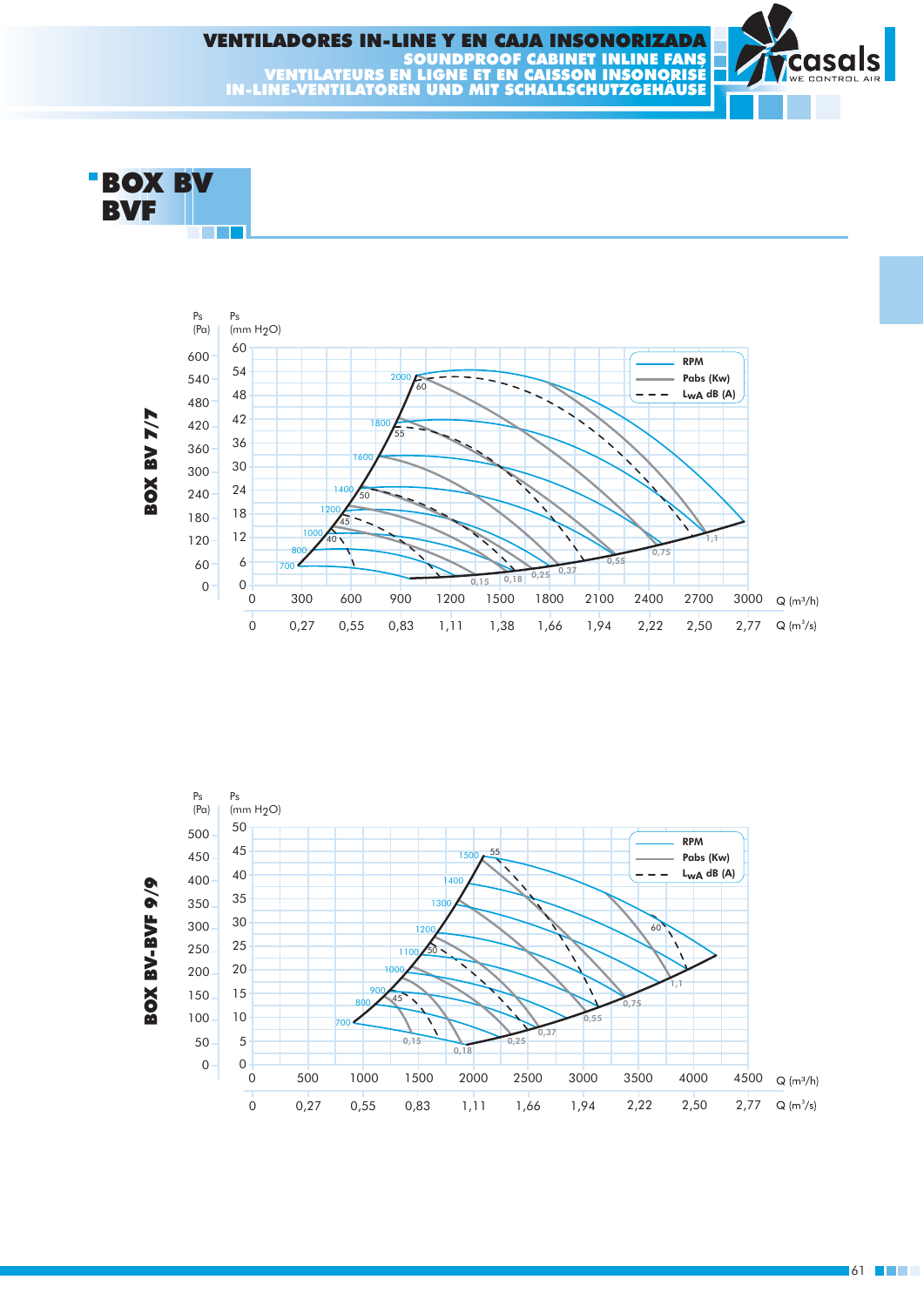



 $\blacksquare$  62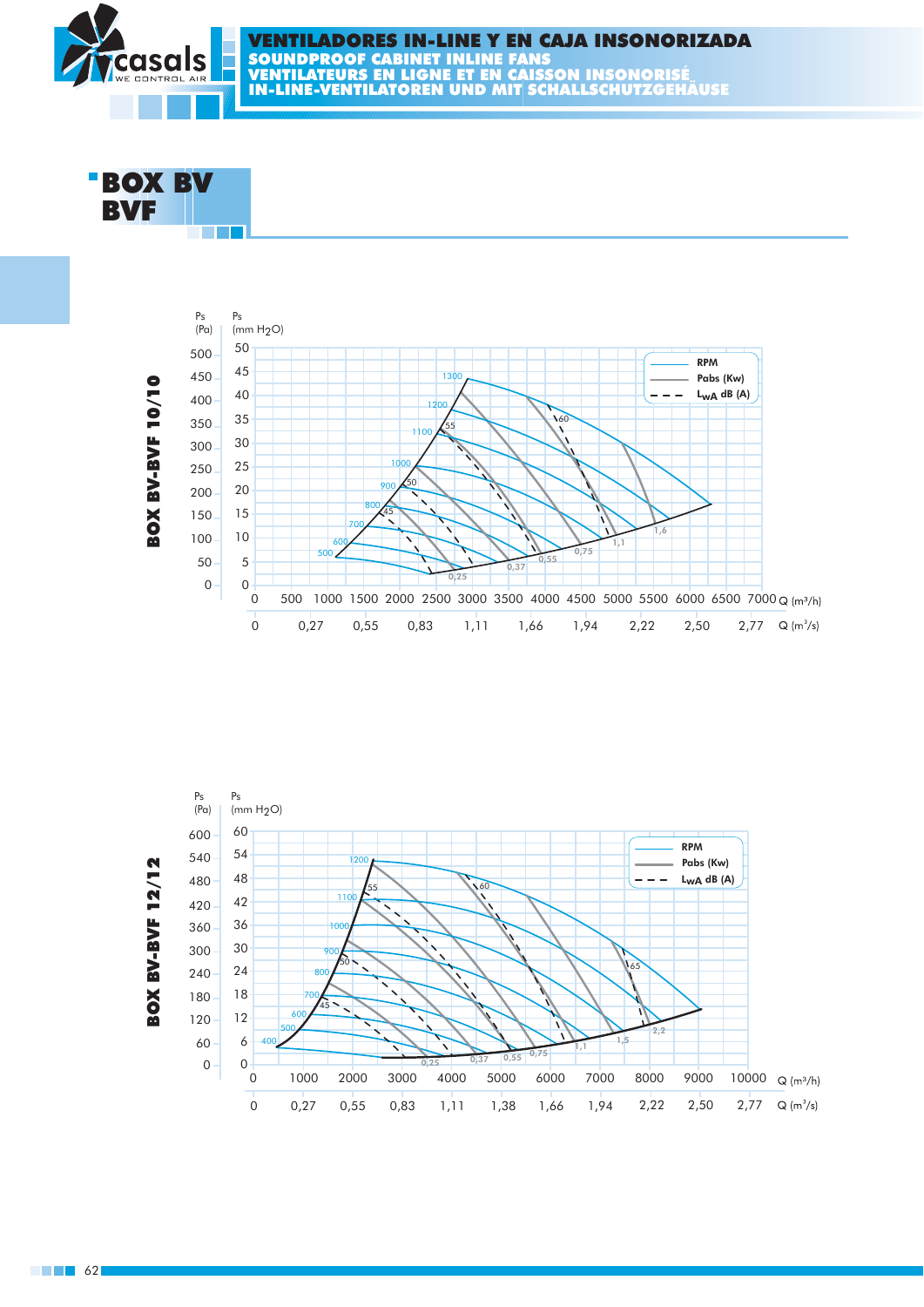





 $\blacksquare$ 63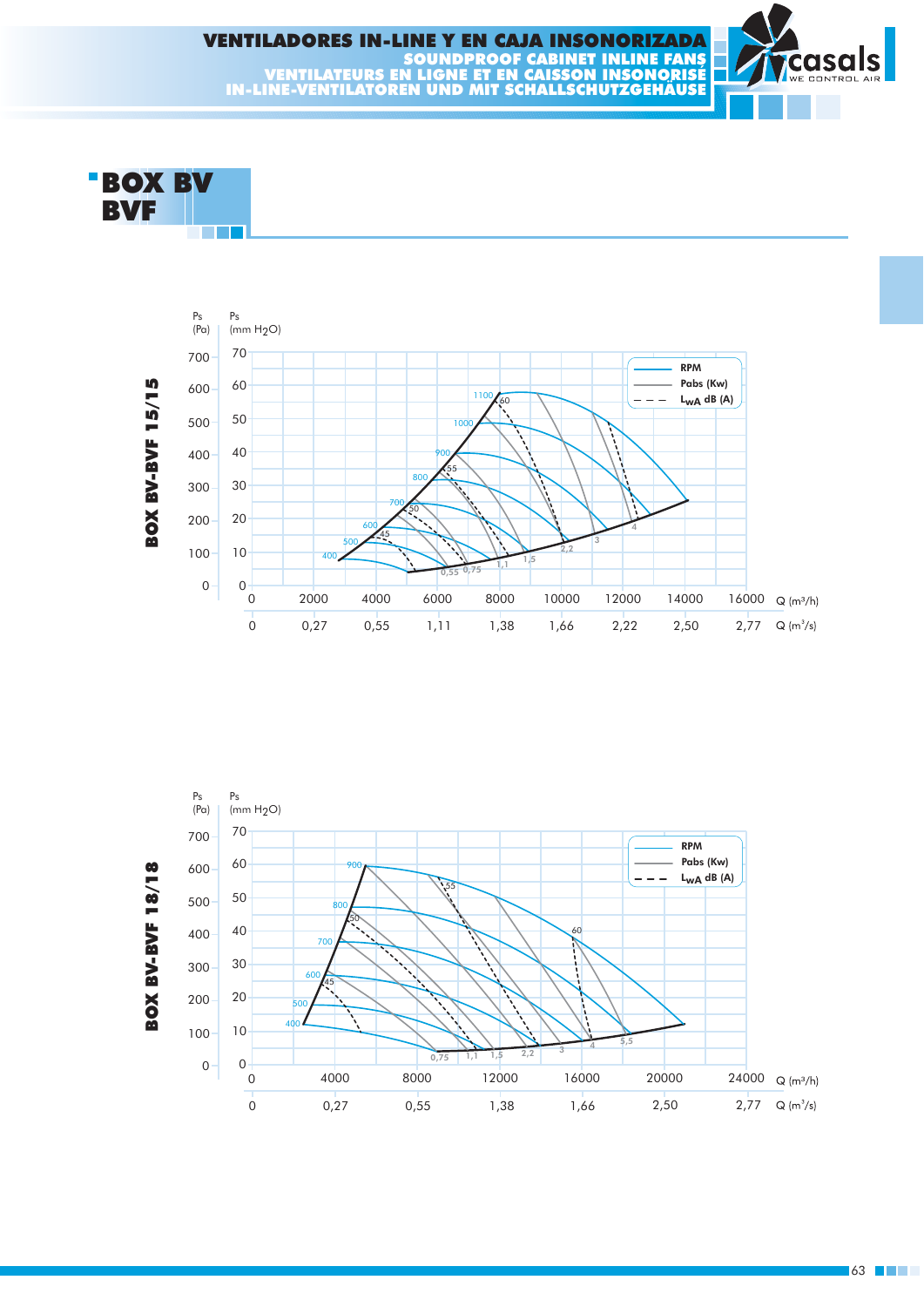